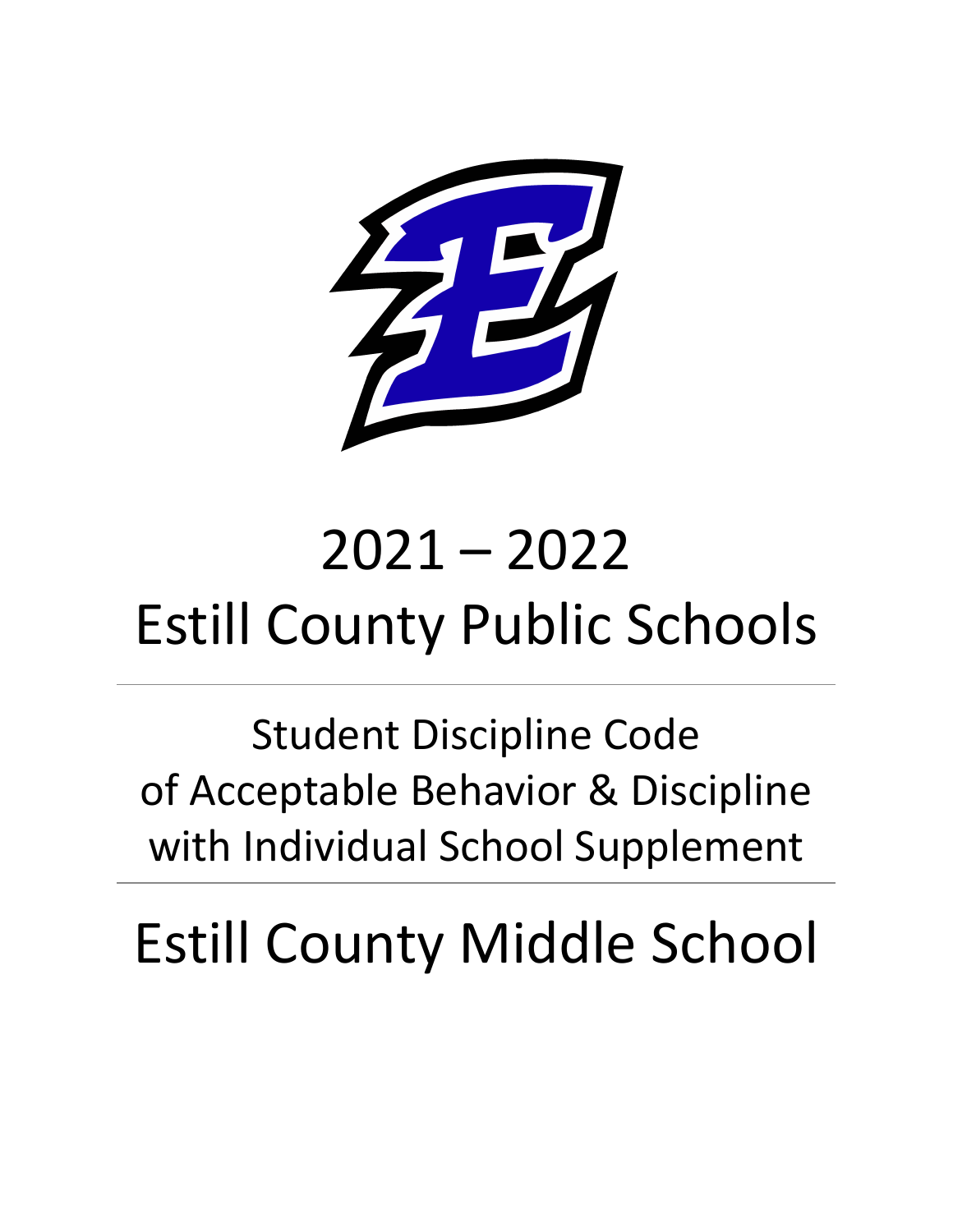# Estill County Middle School

*"Home of the Engineers"*

599 Engineer Rd Irvine, KY 40336 Phone: (606) 723-5136 Fax: (606) 723-2041

Principal: Andrea Williams Assistant Principal: Mickey Tucker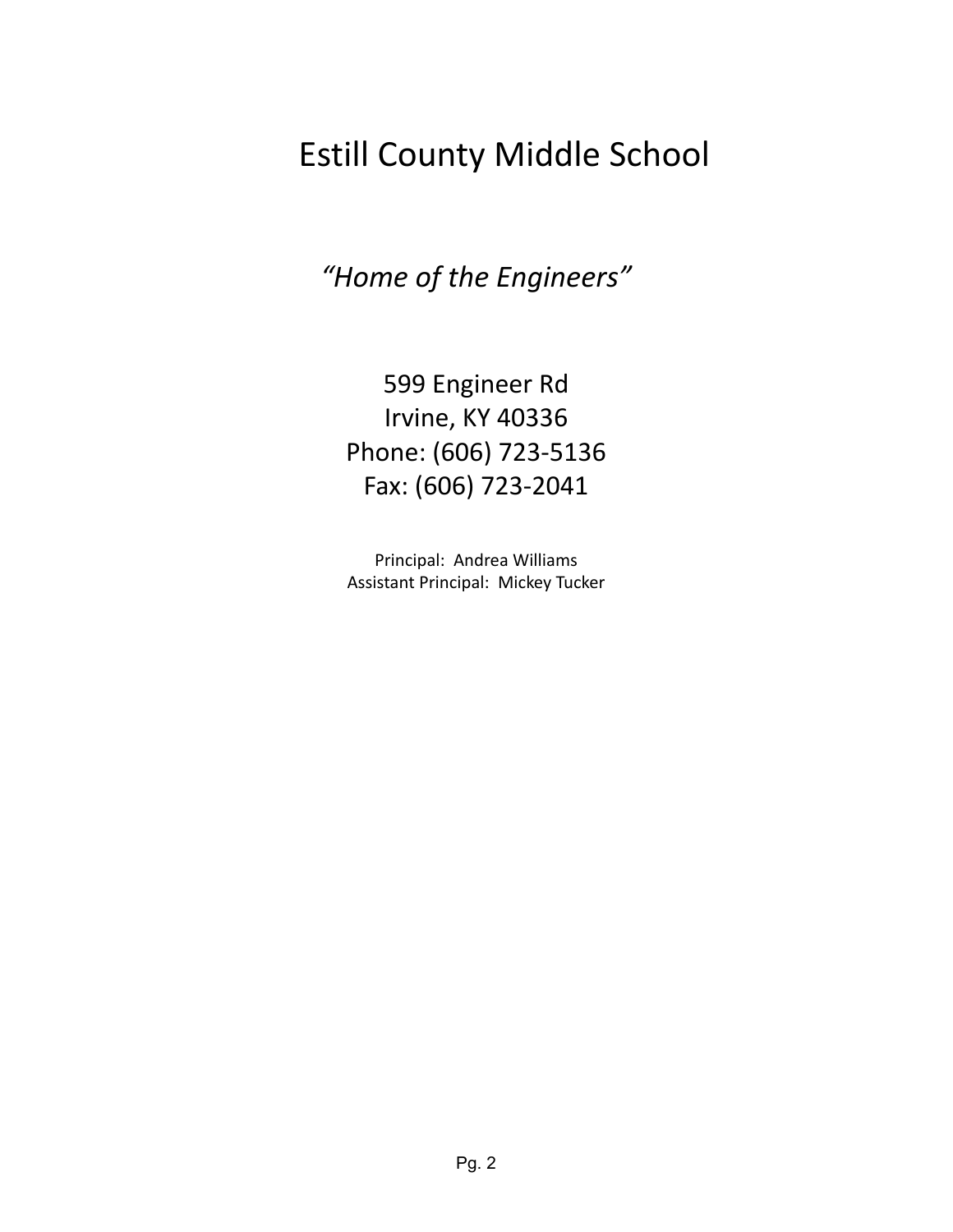# Table of Contents

| <b>WELCOME FROM THE PRINCIPAL AND FACULTY</b>                                 |                                                         |  |  |
|-------------------------------------------------------------------------------|---------------------------------------------------------|--|--|
| THE MISSION STATEMENT                                                         | 5                                                       |  |  |
| TO THE PARENT/GUARDIAN                                                        | 5                                                       |  |  |
| <b>SCHOOL DAY</b>                                                             | 6                                                       |  |  |
| <b>SCHOOL CLOSINGS</b>                                                        | 6                                                       |  |  |
| <b>Harassment and Discrimination</b>                                          | 6                                                       |  |  |
| <b>ACADEMICS</b><br><b>PROMOTION &amp; RETENTION</b><br><b>GRADING SYSTEM</b> | 7<br>$\overline{\mathbf{z}}$<br>$\overline{\mathbf{z}}$ |  |  |
| SPORTS AND EXTRACURRICULAR ACTIVITIES                                         | 8                                                       |  |  |
| <b>STUDENT SERVICES</b>                                                       | 8                                                       |  |  |
| <b>CHECK OUT PROCEDURES</b>                                                   | 8                                                       |  |  |
| <b>SCHOOL SUPPLIES</b>                                                        | 8                                                       |  |  |
| <b>LOCKERS</b>                                                                | 9                                                       |  |  |
| ESTILL COUNTY MIDDLE SCHOOL DISCIPLINARY POLICY                               | 9                                                       |  |  |
| STUDENTS UNDER SUSPENSION OR EXPULSION                                        | 11                                                      |  |  |
| <b>ESTILL COUNTY DISTRICT DRUG POLICY (Abbreviated Form)</b>                  | 12                                                      |  |  |
| <b>PENALTY</b>                                                                | 12                                                      |  |  |
| <b>TESTING PROGRAM</b>                                                        | 12                                                      |  |  |
| <b>MEDICATION</b>                                                             | 12                                                      |  |  |
| <b>SCHOOL PROPERTY</b>                                                        | 12                                                      |  |  |
| <b>BACKPACKS/BOOK BAGS /PURSES</b>                                            | 12                                                      |  |  |
| <b>ARTICLES PROHIBITED</b>                                                    | 13                                                      |  |  |
| <b>HALL PASSES</b>                                                            | 13                                                      |  |  |
| <b>CHANGE OF CLASS</b>                                                        | 13                                                      |  |  |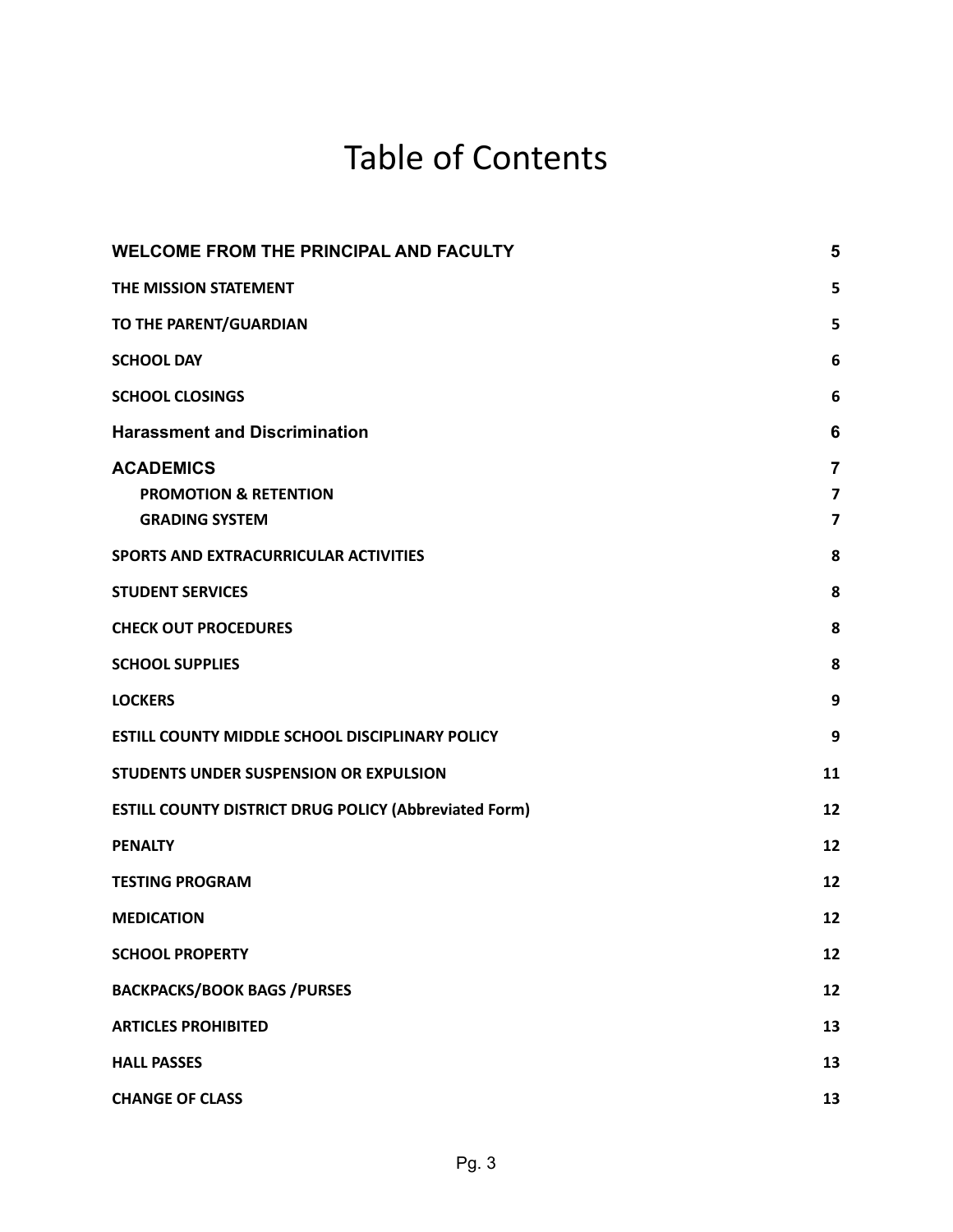| <b>MAKEUP WORK</b>                                              | 13 |
|-----------------------------------------------------------------|----|
| <b>DRESS/APPEARANCE</b>                                         | 13 |
| <b>LUNCH AND BREAKFAST</b>                                      | 14 |
| <b>ESTILL COUNTY MIDDLE SCHOOL ATTENDANCE POLICY</b>            | 14 |
| <b>ABSENCES AND EXCUSES</b>                                     | 14 |
| <b>TRUANCY DEFINED</b>                                          | 15 |
| <b>VALID ABSENCES FOR MIDDLE SCHOOL AND ELEMENTARY STUDENTS</b> | 15 |
| <b>TARDY POLICY</b>                                             | 15 |
| <b>PHONE CALLS</b>                                              | 15 |
| <b>SELLING</b>                                                  | 15 |
| <b>FIELD TRIP GUIDELINES</b>                                    | 15 |
| <b>VISITORS</b>                                                 | 16 |
| <b>ACCIDENT INSURANCE</b>                                       | 16 |
| <b>IMMUNIZATION CERTIFICATES</b>                                | 16 |
| <b>GRIEVANCE PROCEDURE</b>                                      | 16 |
| <b>ECMS GUIDELINES FOR SUCCESS</b>                              | 17 |
| PARENT INVOLVEMENT POLICY                                       | 17 |
| PARENT-SCHOOL LEARNING COMPACT                                  | 18 |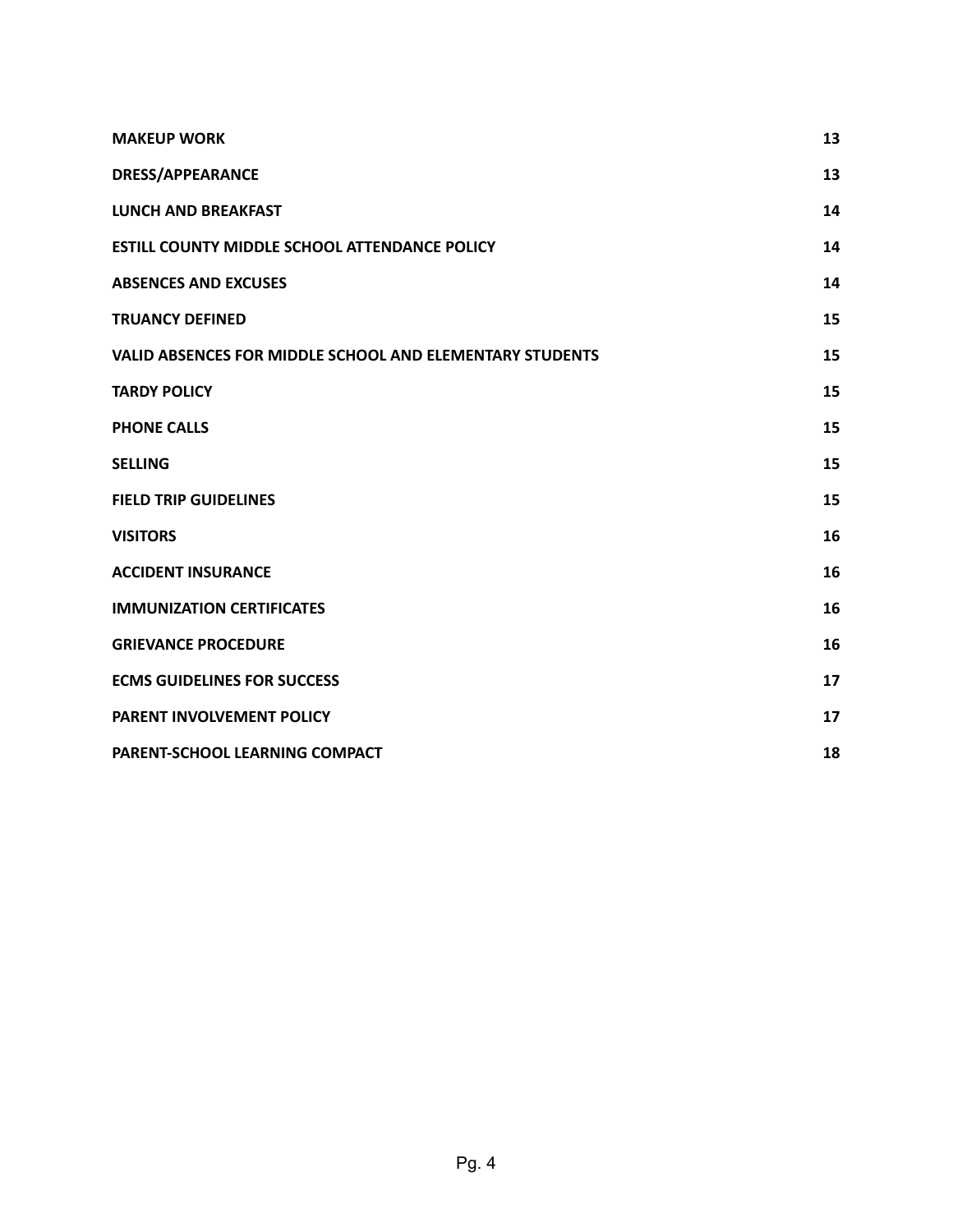# **ESTILL COUNTY MIDDLE SCHOOL STUDENT HANDBOOK**

**Supplement to: Estill County Public Schools Student Discipline Code of Acceptable Behavior & Discipline**

#### <span id="page-4-0"></span>**WELCOME FROM THE PRINCIPAL AND FACULTY**

Attending Estill County Middle School will be one of the most memorable events in your life. We sincerely hope that each of you will find it to be an exciting, profitable and enjoyable experience. At ECMS we strive to create an environment where courtesy and kindness prevail. Students at Estill County Middle School take pride in their efforts to follow our *Guidelines for Success,* "**Be On Time and Prepared, Search for Good Choices, Follow Directions & Be Respectful**." It is our hope that you help our student body develop fine traditions and standards by attending school regularly, studying well, and participating in school activities. Let's work together to make our school one in which we can all be proud!

#### <span id="page-4-1"></span>**THE MISSION STATEMENT**

#### *"Hard Work Will Lead Us to Proficiency"*

#### <span id="page-4-2"></span>**TO THE PARENT/GUARDIAN**

Estill County Middle School solicits your support in our endeavors to give your child the best possible education that we are capable of giving. There are several ways that you as parents can help in the educational process:

- 1. Expect and encourage your child to attend school every day unless there is a legitimate reason for his/her being absent. Send a doctor's excuse or other note when he/she returns to school from any health related illness.
- 2. Expect and encourage your child to do his/her best in all classroom activities and assignments and provide help at home when appropriate.
- 3. Expect and insist on acceptable behavior from your child while at school. Behavior that conforms to the school rules and policies as well as good common sense and manners is the expectation for every ECMS student.
- 4. If the school needs to use disciplinary action with your child, please try to show support for the school if at all possible. When a parent requires good school behavior from a child, there are generally very few instances where disciplinary action is required. Support from home and communication about concerns and interventions will build the respect between home and school that is vital to a student's personal and emotional growth.
- 5. We welcome and encourage you to visit at any time to confer with us about any problem or disagreement that might arise. We would also like to make parents aware of our monthly school council meetings. They are normally held on the second Tuesday of each month at 4:00 p.m. in the conference room at the middle school.
- 6. Middle school students have entered a time in their lives when they need to explore interests and develop their talents. Please encourage and support involvement in extra-curricular school sports, clubs, and other school-sponsored activities. This exploration will enhance their school experience and personal development well beyond the middle school years as well as developing confidence and life skills.
- 7. Last, but not least, keep in touch with the school and your child's teachers. We encourage your involvement throughout your student's academic development beginning with Open House. Instructions and guidance on how to log into our Infinite Campus website can be provided to stay connected with academic and personal progress of your child. Other suggestions in order to stay involved include:
	- A. Attend the Student-Parent-Teacher conference(s).
	- B. Come to school or call ahead for an appointment to confer with your child's teacher.
	- C. Check and discuss your child's student data notebook with him/her daily.
	- D. In addition to report cards, which are sent home at the end of each nine weeks grading period, we also provide progress reports every three weeks. Expect and use these tri-term reports to monitor your child's progress.
	- E. Read all of the school newsletters, which are sent home periodically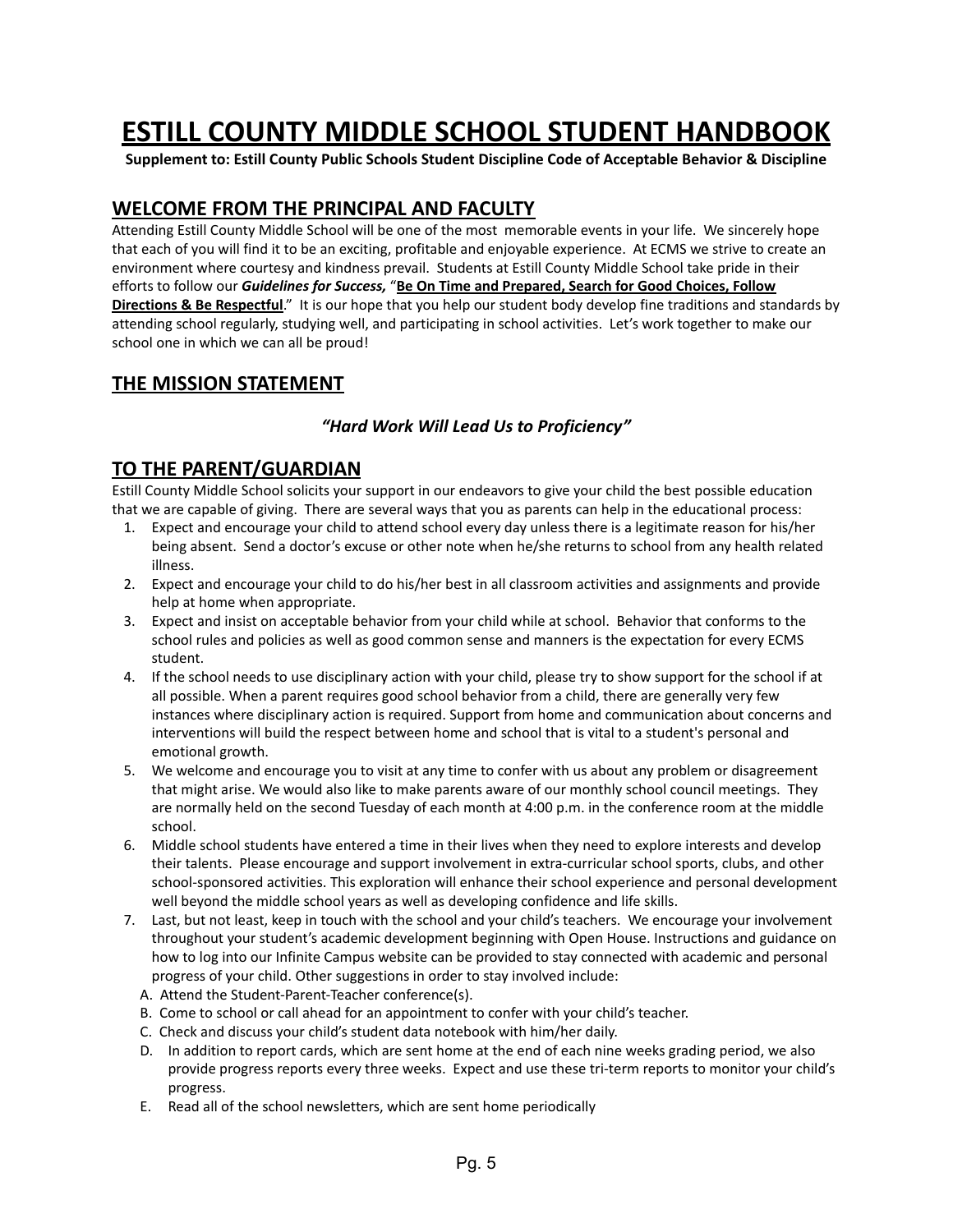- F. You may contact staff using email [\(firstname.lastname@estill.kyschools.us](mailto:firstname.lastname@estill.kyschools.us)).
- G. Routinely visit the school website for up to date school information. This can be accessed at [www.estill.kyschools.us/ECMS/](http://www.estill.kyschools.us/ECMS/)
- H. Access your child's grades via the *Parent Portal* of *Infinite Campus*. Call the school to establish needed log-on information.

The staff of Estill County Middle School would like to thank you in advance for your support and assure you that our interest is the same as yours, the welfare of your child.

#### <span id="page-5-0"></span>**SCHOOL DAY**

The school day begins at 8:00 a.m. and ends at 3:00 p.m. The building will be open at 7:30 a.m. for those students who provide their own transportation. Upon arrival at school, students may enter the cafeteria door before 8:00 am. After 8:00 am , students may enter the front door. If arriving before 8:00 am go to breakfast or wait in the cafeteria until they are dismissed to their first period. All students are required to be out of the building by 3:25 p.m., unless they are participating in a supervised activity.

#### <span id="page-5-1"></span>**SCHOOL CLOSINGS**

If it becomes necessary to cancel school due to weather or road conditions notification will be made via the automated One Call Now Service. Announcements will also be made over social media, district webpage, the local radio stations and Lexington-based TV channels. When possible, announcements will be made before 6:30 a.m. Occasionally, inclement weather conditions occur while children are already at school. If school needs to be dismissed early, the announcements will be made over the local radio station and via the One Call Now Service as soon as the decision is made. Parents are requested to make arrangements to have someone available to meet the students when they arrive home early. The school and district websites, along with other social media will contain updated information.

#### <span id="page-5-2"></span>**Harassment and Discrimination**

Harassment/Discrimination is behavior based on race, color, national origin, age, religion, sex, sexual orientation or gender identity, or disability that is sufficiently severe, pervasive, or objectively offensive that adversely affects a student's education or creates a hostile or abusive educational environment. The Estill County Board of Education has adopted policies where students are not denied equal education opportunities and do not suffer harassment. The Estill County Board of Education hereby declares its intention to fully comply with provisions of the Rehabilitation Act of 1973, as amended (commonly referred to as Section 504) and the Americans with Disabilities Act (ADA), as amended. In accordance with the mentioned acts, no programs, policies or practices of this agency will discriminate on the basis of a disability.

Examples of conduct and/or actions prohibited include but are not limited to the following: Any nicknames, slurs, stories, jokes, written or electronic materials or pictures that are lewd, vulgar, demeaning, or profane and relate to any of the protected categories listed in the definition of harassment/discrimination contained in this policy.

Unwanted touching, sexual advances, requests for sexual favors, and spreading sexual rumors. Causing a student to believe that he or she must submit to unwelcome sexual conduct in order to participate in a school activity or that an educational decision will be based on whether or not the student submits to unwelcome sexual conduct.

Implied or overt threats of physical violence or acts of aggression or assault based on any of the protected categories.

Seeking to involve students with disabilities in antisocial, dangerous, or criminal activity where the students, because of disability, are unable to comprehend fully or consent to the activity. Destroying or damaging an individual's property based on any of the protected categories.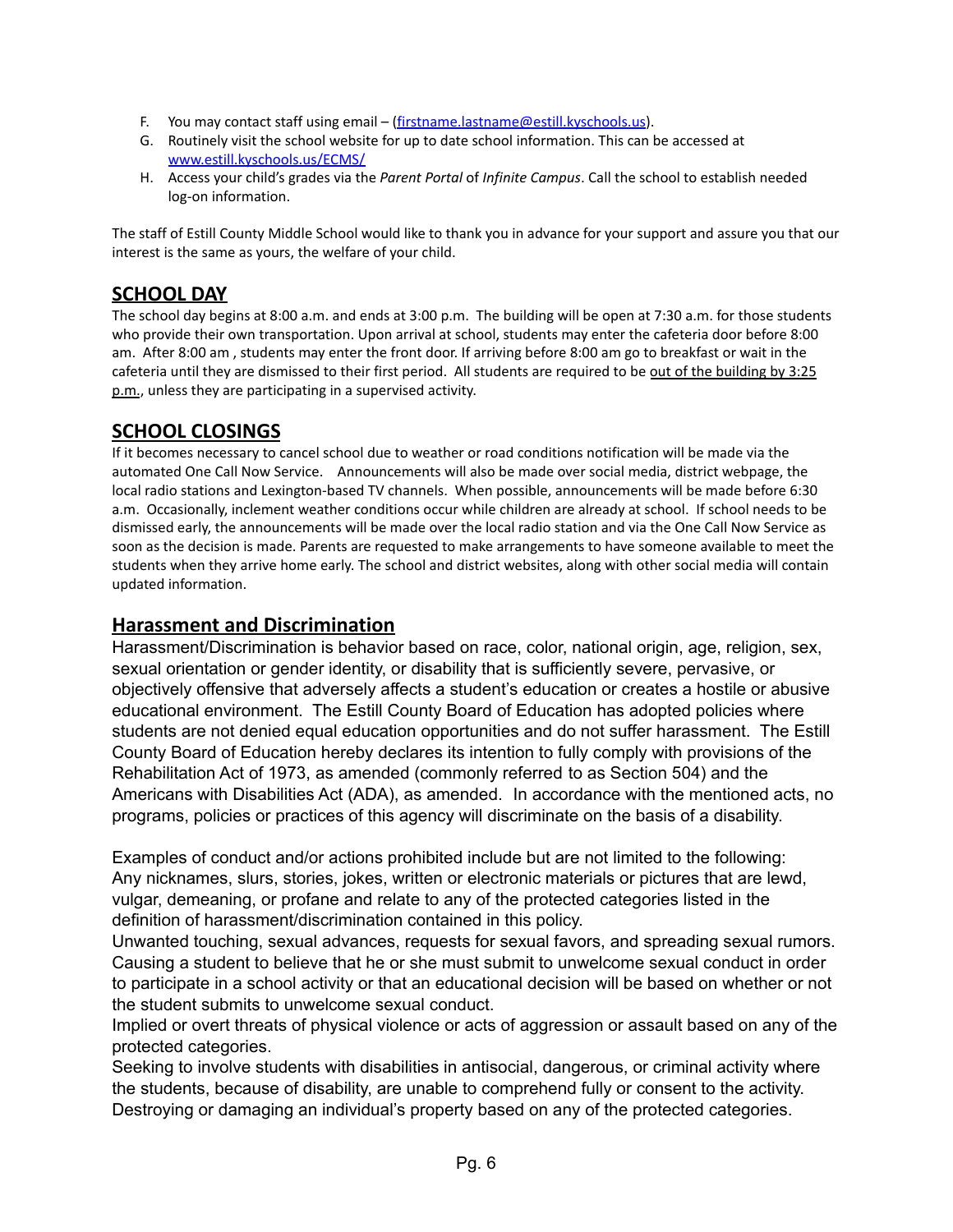When a student or parent believes the student has been harassed or discriminated against, a complaint may be filed using the following procedure:

The student or parent makes a written complaint to a counselor or principal (or to the superintendent's designee if the principal is an alleged party to the harassment or discrimination). The written complaint shall be forwarded to the principal or superintendent's designee.

The principal (or superintendent's designee) shall promptly investigate the allegation, may attempt to resolve the issues presented, shall keep the superintendent advised, and may take corrective measures if warranted.

District employees involved in the investigation of the complaints shall respect, as much as possible, the privacy and anonymity of both victims and persons accused of violation.

The Estill County Board of Education intends that the program shall be in full compliance with the Title IX Federal provisions and with the provisions of all Disability Education Acts. Related Policies: 03.162, 03.262, 09.13, 09.227, 09.422, 09.426, 09.42811

#### **District Title IX Coordinator**

Amanda Bryant, Director of Special Education, 504s, and RTI 253 Main St., Irvine, KY 40336 606-723-2181 X2223 amanda.bryant@estill.kyschools.us

#### **ECMS Title IX Coordinator**

Mickey Tucker, Assistant Principal 599 Engineer Rd., Irvine, KY 40336 606-723-5136 mickey.tucker@estill.kyschools.us

# <span id="page-6-0"></span>**ACADEMICS**

All students have access to a common academic core. This core includes Language Arts, Math, Science, and Social Studies. Exploratory classes are offered and rotate each grading period. The Exploratory classes may include: Arts & Humanities, PE, Music, Technology Education, Computer, etc. Students may choose to participate in band (6<sup>th</sup>,  $7<sup>th</sup>$ , & 8<sup>th</sup> grades) which is a year-long class.

# <span id="page-6-1"></span>PROMOTION & RETENTION

The criteria to be promoted in grades 6-8 will be: student must pass 3 of 4 core classes. This combination must include math AND language arts and either science or social studies. Light's Retention Scale, a research-based tool, will aid school administrators in making the decision about whether to promote or retain a student. This provides an understanding of the advantages and disadvantages of grade retention for a given child because it is based on the needs of the child in the specific setting.

#### <span id="page-6-2"></span>GRADING SYSTEM

Students will receive academic progress reports at the end of each nine weeks along with mid-term reports. These reports will be sent home with each student. The grading scale is as follows: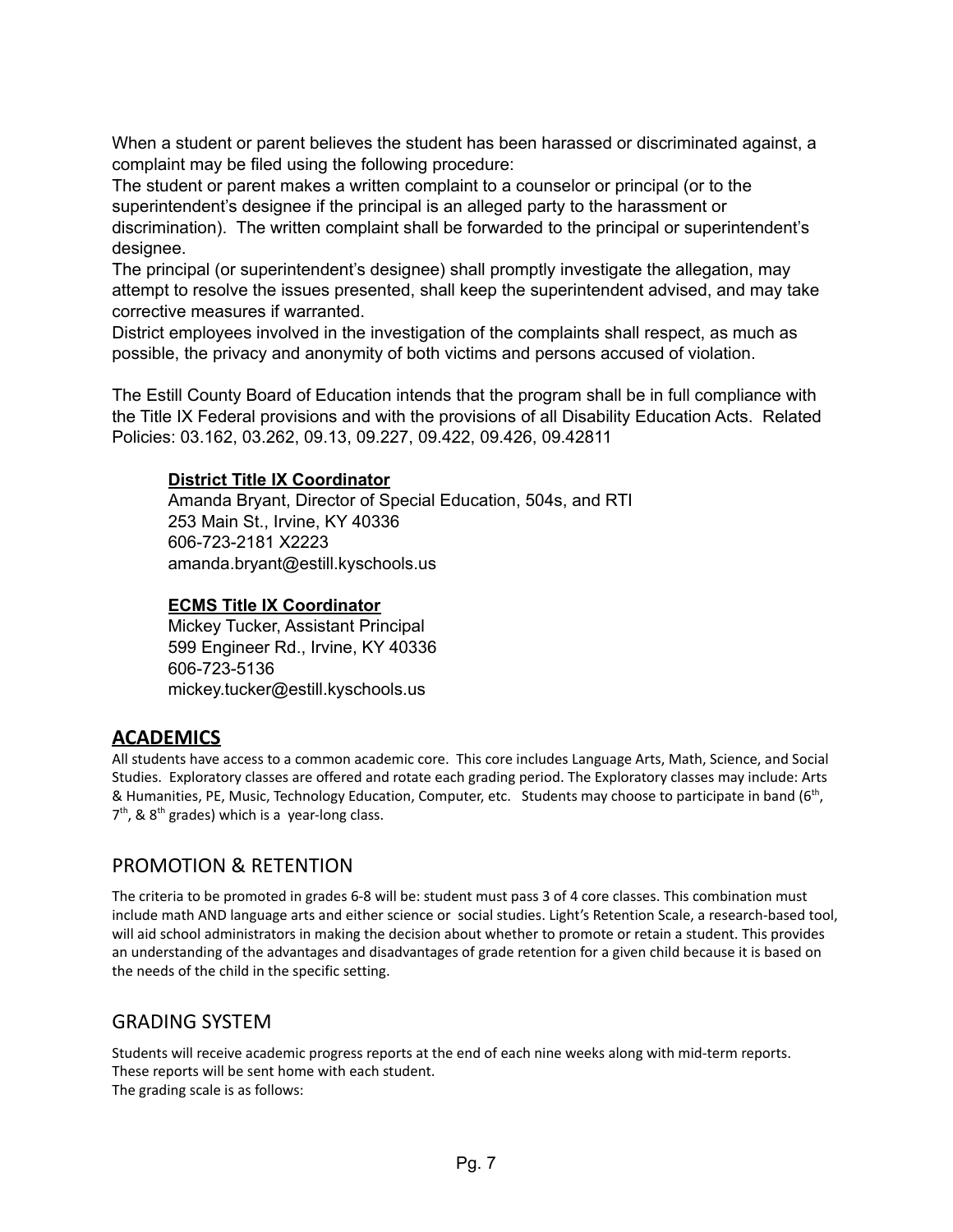| А | $90 - 100$  |
|---|-------------|
| в | $80 - 89$   |
| C | $70 - 79$   |
| D | $60 - 69$   |
| F | 59 or below |

#### <span id="page-7-0"></span>**SPORTS AND EXTRACURRICULAR ACTIVITIES**

| Football               | Beta club          | Girls' basketball                 | Band             |  |
|------------------------|--------------------|-----------------------------------|------------------|--|
| Boys' basketball       | <b>STLP</b>        | Baseball                          | Yearbook / Media |  |
| Boys' soccer           | Cheerleading       | Dance Team                        | Lego Challenge   |  |
| Girls' soccer          | Volleyball         | Science Olympiad                  | Robotics         |  |
| Academic Team          | <b>Intramurals</b> | High School sports (golf, tennis) |                  |  |
| <b>Student Council</b> | VERB               | Track                             | Softball         |  |

School dances and special events may be held periodically during the school year. These will provide an opportunity for students to be involved socially as the normal school day provides little time for social activity. The dances will **be limited to Estill County Middle School students only** and will be well supervised. We do not want these dances to be a financial burden to parents / guardians; thus we require only that students dress neatly but not formally. Dance tickets must be purchased at school. **Participation in the above listed activities is dependent upon good academic standing and socially acceptable behavior. Special Event tickets may be purchased if lunch** charges have been paid and library books or fines have been cleared by the librarian. Attendance at school is required the day of the special event. Students who leave school early will need to provide a doctor's statement **in order to attend the event.**

#### <span id="page-7-1"></span>**STUDENT SERVICES**

Students are provided with individual, classroom guidance, and group counseling services. Our guidance program includes the following: student orientation, testing, referrals, information services, personal, emotional and academic intervention and support, study skills, test anxiety, social skills, organizational tactics, stress management and career exploration are all school appropriate for intervention. Issues that may be of a personal nature, about disagreements with other students or teachers, family problems or academic worries are also provided. Students are encouraged to visit the career library located in the counseling waiting area as well as leave requests for individual sessions with the guidance secretary. Students may also receive passes from their teacher, the guidance office or the main office before seeing the counselor. If the counselor is not available, the secretary will inform the counselor to call the student at a later time. Parents may also call the counselor to address concerns about their child or set up a conference to talk with teacher(s) about specific concerns. ECMS also provides students with a Youth Service Center (YSC). This center coordinates many activities for the entire student population as well as meeting individual student needs.

# <span id="page-7-2"></span>**CHECK OUT PROCEDURES**

Students should never leave school grounds without permission from a principal. If it is necessary for a student to leave school during school hours with anyone other than the parents, that person must be listed on the "Student General Information Sheet" and the student must have a statement signed by a parent or a guardian. Anyone leaving during school hours must report to the principal's office. Anyone permitted to pick a student up at school must do so at the main office, not from the classroom. Requests for early dismissals should be limited to emergency situations or those activities and obligations that cannot be fulfilled except during the school day.

# <span id="page-7-3"></span>**SCHOOL SUPPLIES**

Each grade level team has generated a supplies list that will be handed out at our school open house. This list is available on the school website, as well as in each child's Student Data Notebook. Students are expected to take paper and pencil to each class unless the teacher grants an exception. These supplies are not provided by the school.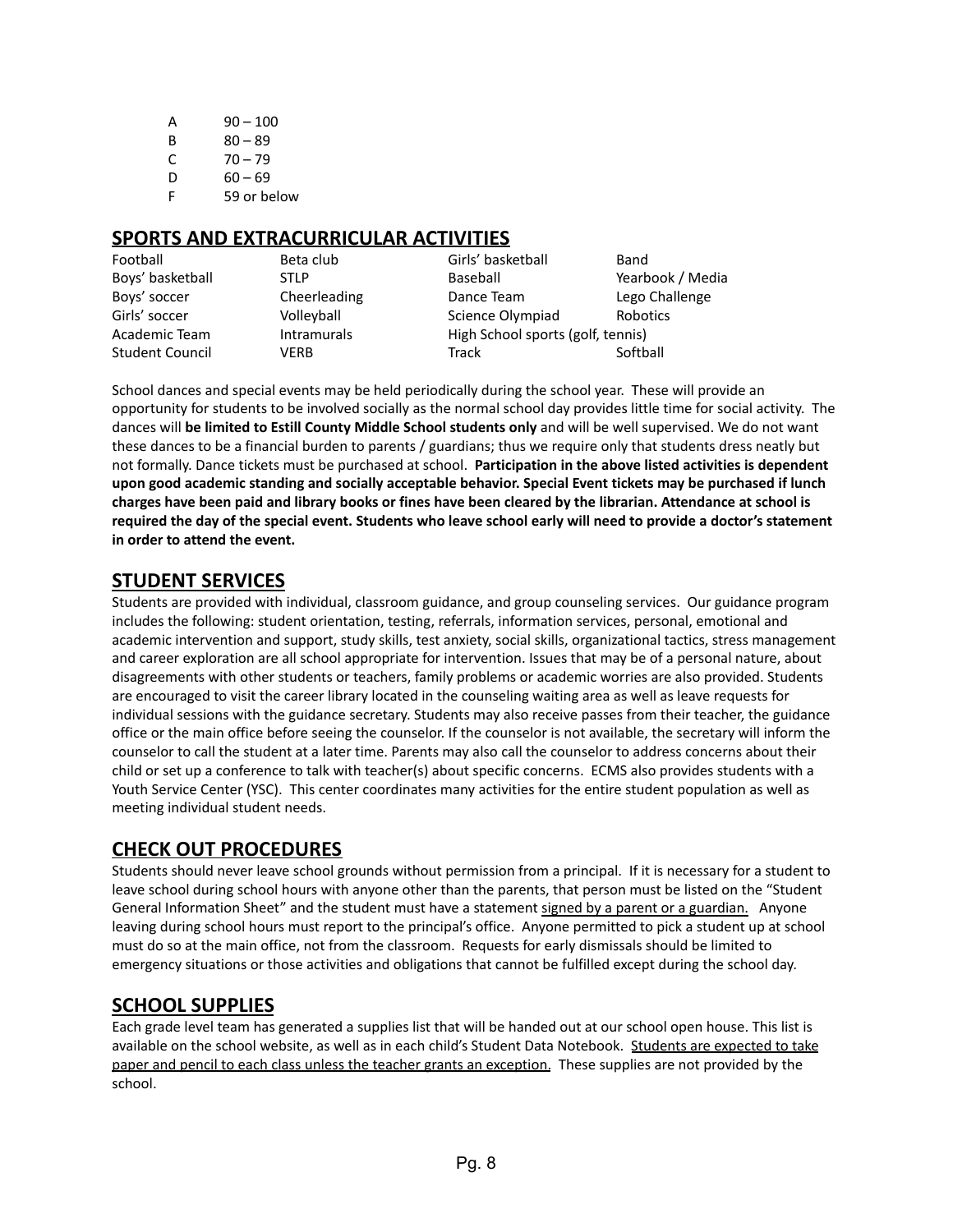# <span id="page-8-0"></span>**LOCKERS**

A locker will be provided for each student. Students are expected to use the locker, as each is responsible for the school property assigned to him/her as well as his/her own personal property. All personal property must be kept in the locker (e.g. coats, backpacks, purses, etc.) with the exception of needed classroom supplies. All lockers are assigned in working order. **It is considered an act of vandalism to jam the locking mechanism on a locker** (see disciplinary code). If the locker should malfunction, then this should be reported to the office immediately for repair or reassignment. The lockers are school property and may be searched by the school administration if it is deemed necessary. Students should not place any item (i.e. stickers) that cannot be removed. **STUDENTS SHOULD NOT USE OTHER STUDENT'S LOCKERS OR TELL OTHERS THEIR COMBINATION.** It is permissible for students to bring items such as locker shelves, mirrors, magnets, etc. to personalize their locker as long as there is no permanent damage to the interior/exterior of the metal. Students are also permitted to decorate lockers for school events, sporting events, birthdays, as long as they are in good taste. Do not cover a neighboring locker. Any violation of this or tampering with another student's locker will result in an immediate office referral.

# <span id="page-8-1"></span>**ESTILL COUNTY MIDDLE SCHOOL DISCIPLINARY POLICY**

It is the belief of the ECMS staff and school council that an effective school must have an orderly environment for academic growth to be achieved. For the purpose of this policy, conduct in the school environment means within the school building, school grounds, to and from school, and /or school sponsored events.

- 1. Lunch/Break Detention a student is required to eat at a special location during his/her normal lunch time OR is not allowed to participate in a regularly scheduled break.
- 2. After School Detention a student is assigned to 60 minutes after school for a specified number of days. The student is given one day of advanced notice to inform parents/guardians and arrange for transportation.
- 3. Alternative Education Room (AER) a student is placed in a classroom where they do not have social contact with other students. The student must complete all assignments given by the AER teacher. This may be used in minor offenses in lieu of suspension.
- 4. Suspension this is the most serious type of disciplinary action handed out by the middle school. Suspension assignments can be up to ten days in length. No classwork can be made up from a suspended absence.
- 5. Expulsion this is a disciplinary action taken by the Estill County Board of Education, which denies the student the opportunity to continue his/her educational process.

#### Discipline Offenses and Actions

Level I: warnings by teachers, lunch/break detention, student conferences, parent conferences.

- a. Minor disruptions in the classroom
- b. Unprepared for class
- c. Sleeping in class
- d. Tardies to class
- e. Lack of participation in class work
- f. General rules violation.

Level II: counselor conference, lunch/break detention, administrator conference, student-parent conference, after school detention, alternative education room.

- a. Repeated Level I behaviors
- b. Classroom disruptions
- c. Disrespect to other student
- d. Conflict with other student
- e. Being in unauthorized area
- f. Public display of affection (PDA) "see note at the bottom
- g. Profanity/obscene gestures (not directed at anyone)
- h. Minor internet violations
- i. Tobacco use/possession of and lighters/matches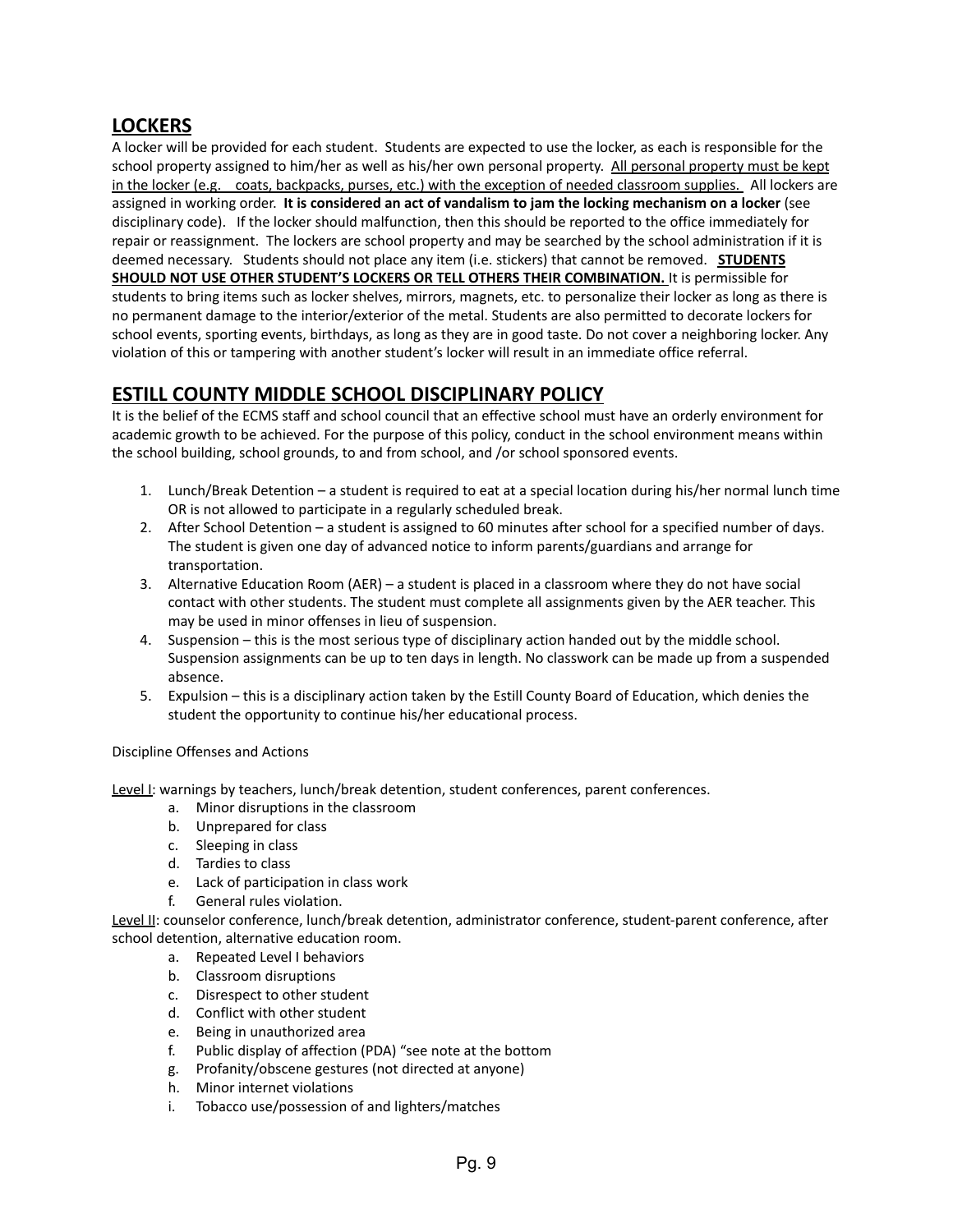- j. Dress code violations
- k. Possession of pocket knife
- l. Safety /health violations
- m. Minor vandalism\*
- n. Gambling
- o. Other violations administrator's discretion
- p. Cheating on school work
- q. Plagiarism

#### Level III: suspension (1-5 days)

- a. Repeated Level II behaviors
- b. Leaving class without permission\*\*
- c. Profanity used in a hostile manner
- d. Harassment (including sexual harassment)
- e. Disrespectful to school personnel
- f. Forgery
- g. Failure to honor punishment
- h. Computer hacking or major internet violations
- i. Fighting\*\*
- j. Instigating a fight
- k. Impeding the break-up of a fight
- l. Defiance of authority
- m. Skipping class/school\*\*\*
- n. Other violations administrator's discretion

#### Level IV: suspension (3-10 days)

- a. Repeated Level III behaviors
- b. Refusal to honor punishment
- c. Theft and related offenses
- d. Assault
- e. Disorderly conduct
- f. Receiving stolen goods\*\*
- g. Leaving school grounds without permission
- h. Use or possession of fireworks
- i. Other violations administrator's discretion

Level V: recommendation of expulsion (10 day suspension, this may be amended with counseling services)

- a. Repeated Level IV violations
- b. Arson
- c. Bomb threat
- d. False fire alarm
- e. Indecent exposure/improper conduct
- f. Possession of illegal weapons
- g. Drug/alcohol violations
- \*Students will be assessed for damages incurred.
- \*\*Students may be recommended for expulsion.
- \*\*\*Students may be recommended for multiple days in AER in lieu of suspension for this offense.
- #Authorities will be contacted in most cases.
- "PDA is defined as no kissing of any sort. Hugs must be brief and no students shall be "pinned" against the locker/wall. Students should be side to side.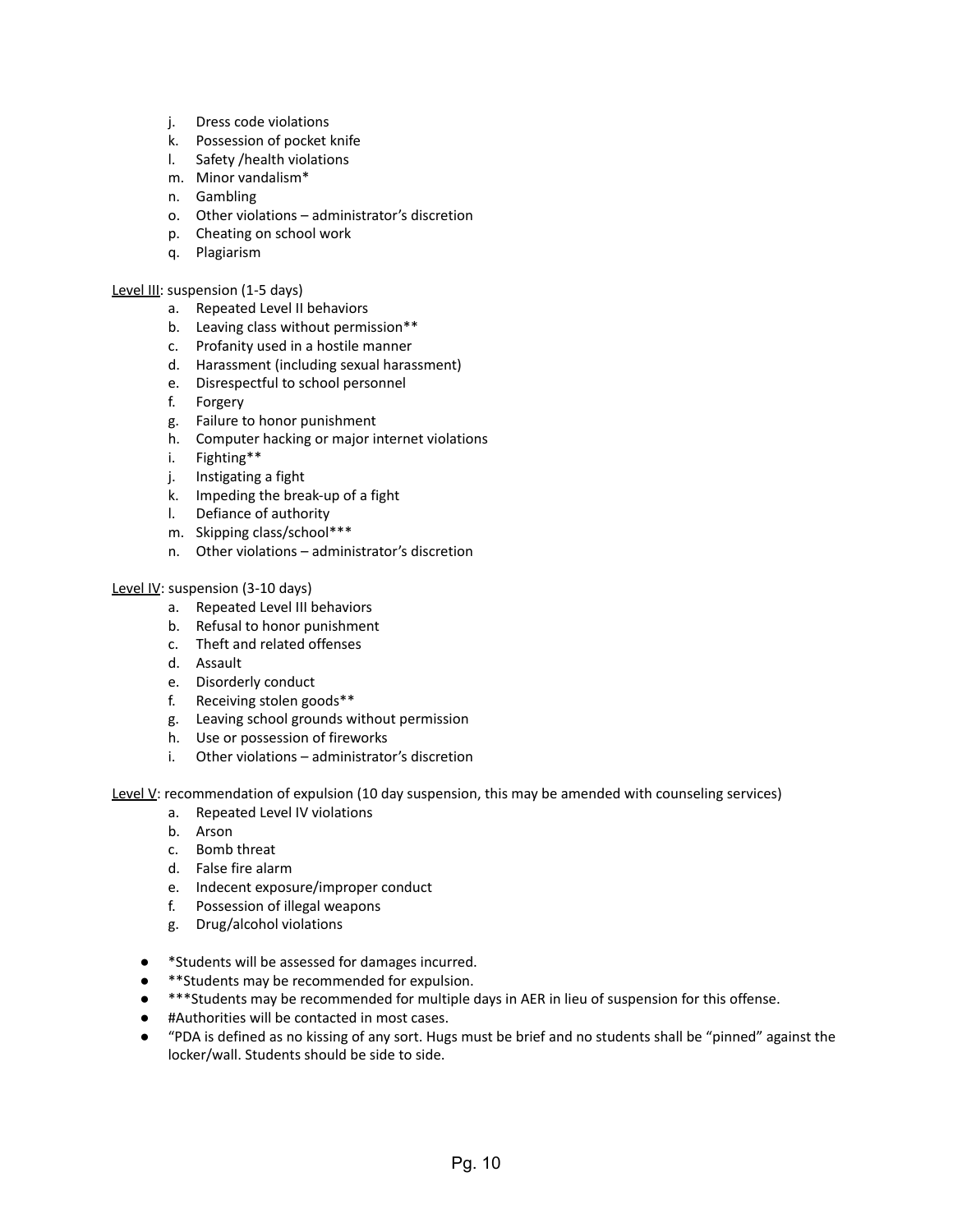| Minor             | 1 <sup>st</sup> Offense | 2 <sup>nd</sup> Offense | 3rd Offense | 4 <sup>th</sup> Offense | 5 <sup>th</sup> Offense |
|-------------------|-------------------------|-------------------------|-------------|-------------------------|-------------------------|
| <b>Infraction</b> |                         |                         |             |                         |                         |
| PDA               | Verbal                  | Student                 | Parent      | After-School            | Office                  |
|                   | Warning                 | Conference              | Contact     | Detention               | Referral                |
| Unprepared        | Verbal                  | Student                 | Parent      | After-School            | Office                  |
| for               | Warning                 | conference              | Contact     | Detention               | Referral                |
| class/missing     |                         |                         |             |                         |                         |
| work              |                         |                         |             |                         |                         |
| Sleeping in       | Verbal                  | Student                 | Parent      | After-School            | Office                  |
| class             | Warning                 | conference              | Contact     | Detention               | Referral                |
| Off-task          | Verbal                  | Student                 | Parent      | After-School            | Office                  |
|                   | Warning                 | conference              | Contact     | Detention               | Referral                |
| Talking/blurt     | Verbal                  | Student                 | Parent      | After-School            | Office                  |
| ing               | Warning                 | conference              | Contact     | Detention               | Referral                |
| <b>Disrespect</b> | Verbal                  | Student                 | Parent      | After-School            | Office                  |
| classmate/te      | Warning                 | conference              | Contact     | Detention               | Referral                |
| acher             |                         |                         |             |                         |                         |
| Tardy             | Verbal                  | Student                 | Parent      | After-School            | Office                  |
| (classroom)       | Warning                 | Conference              | Contact     | Detention               | Referral                |
| Horseplay/th      | Verbal                  | Student                 | Parent      | After-School            | Office                  |
| rowing            | Warning                 | conference              | Contact     | Detention               | Referral                |
| objects           |                         |                         |             |                         |                         |
| Improper          | Verbal                  | Student                 | Parent      | After-School            | Office                  |
| use of            | Warning                 | conference              | Contact     | Detention               | Referral                |
| materials         |                         |                         |             |                         |                         |
| Inappropriat      | Verbal                  | Student                 | Parent      | After-School            | Office                  |
| e language        | Warning                 | conference              | Contact     | Detention               | Referral                |
| not directed      |                         |                         |             |                         |                         |
| toward            |                         |                         |             |                         |                         |
| anyone            |                         |                         |             |                         |                         |
| Unauthorize       | Verbal                  | Student                 | Parent      | After-School            | Office                  |
| d use of          | Warning                 | conference              | Contact     | Detention               | Referral                |
| cellphone         |                         |                         |             |                         |                         |

# <span id="page-10-0"></span>**STUDENTS UNDER SUSPENSION OR EXPULSION**

Any student who is serving a suspension or has been expelled from school shall not enter school grounds unless a prearranged conference with an administrator has been scheduled. The student shall not attend any school sponsored function or ride upon a school bus during the term of suspension. The student will receive a zero for all classroom work that is completed during the term of suspension/expulsion.

#### **Due Process for KRS 158.150**

A student shall not be suspended from school until the following due process procedures have been provided:

- 1. The student has been given oral or written statement(s) of the charge(s) against him/her which gives cause for suspension.
- 2. The student has been given an explanation of the evidence of the charge(s).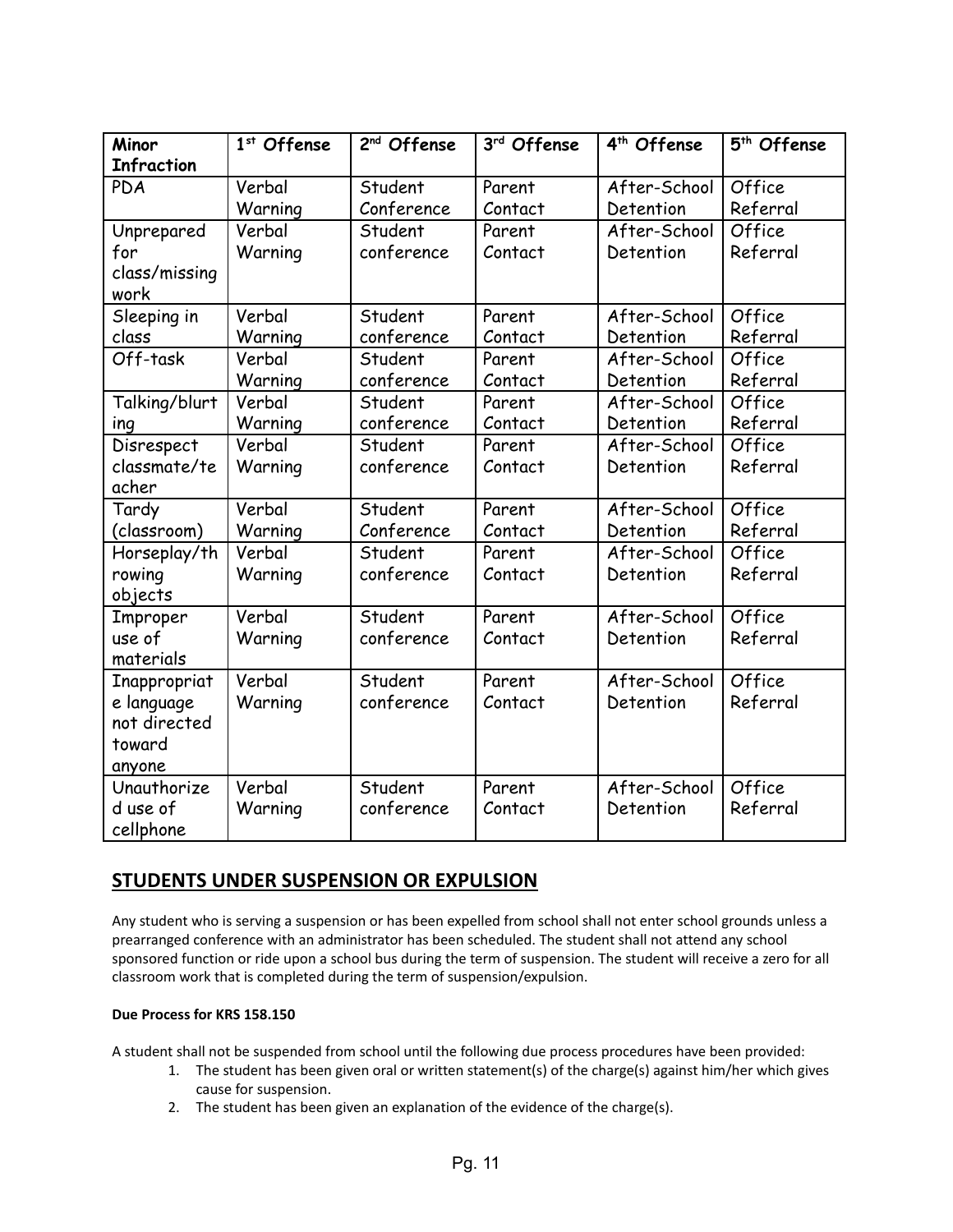3. The student has been given the opportunity to present his/her version of the facts relating to the charges(s).

\*Alternative School Placement Policy is available on the district website [http://www.estill.kyschools.us](http://www.estill.kyschools.us/) or available upon request at the school. \*Substance abuse and other related offenses will be subject to the Estill County School District Disciplinary Policy. The following is an abbreviated version of this policy.

# <span id="page-11-0"></span>**ESTILL COUNTY DISTRICT DRUG POLICY (***Abbreviated Form)*

No pupil shall purchase, possess, attempt to possess, use, be under the influence of, sell or transfer any of the following on or about school property, at any location of a school-sponsored activity, or en route to or from school or a school sponsored activity:

- 1. Alcoholic beverages;
- 2. Controlled drug substances and drug paraphernalia;
- 3. Substances that 'look like" a controlled substance or alcoholic beverage. In instances involving look-alike substances, there must be evidence of the student's intent to pass off the item as a controlled substance or alcoholic beverage.
- 4. Any prescription or non-prescription medication for the purpose of sale, distribution, or use (unless otherwise permitted by Board policy).

In addition, students shall not possess prescription drugs for the purpose of sale or distribution.

#### <span id="page-11-1"></span>**PENALTY**

Violation of this policy, as described in procedures outlined in the student handbook, shall constitute reason for disciplinary action including suspension, assignment to the Alternative Education Program, suspension or dismissal from athletic teams and/or other school-sponsored activities. In addition, when they have reasonable belief that a violation has taken place, Principals shall immediately report to law enforcement officials when an act has occurred on school property or at a school-sponsored function that involves student possession of a controlled substance on school property in violation of the law.

#### <span id="page-11-2"></span>**TESTING PROGRAM**

In order to protect district students from impairing their health, the ECBOE adopted a random drug testing policy for all student participants in extracurricular activities. Students will be informed of this policy at the start of the year.

#### <span id="page-11-3"></span>**MEDICATION**

Students may not carry any type of medication with them during school – even a Tylenol. If medication is required during the school day a parent **must** bring the medication in the original container and complete the appropriate form. Designated personnel will dispense medication in the medical room.

# <span id="page-11-4"></span>**SCHOOL PROPERTY**

Parents or guardians will be held responsible for any damage (pursuant to the discipline policy – vandalism) that students do to the furniture, textbooks, library books, electronic equipment, bus seats, and other property of the school system. Students have the privilege of temporary use and care of school property and should respect and care for it as if it were his/her own. A penalty is assessed for defacing, marking, tearing, or otherwise abusing textbooks or library books. The penalty is dependent upon the degree of defacing or abuse. If a textbook or library book is lost, then the student will be expected to pay for the replacement cost. Parents are also subject to a fine of \$100 - \$500. KRS 157.140 & KRS 157.990.

# <span id="page-11-5"></span>**BACKPACKS/BOOK BAGS /PURSES**

In the interest of school safety, bags are not allowed in the classroom. Backpacks, sling bags, sports bags, and purses must be placed in the student's locker upon arrival to school. These must remain in the locker until the end of the school day (3:00 PM). Girls carrying a wristlet or clutch no larger than 8" x 10" will be allowed in the classroom.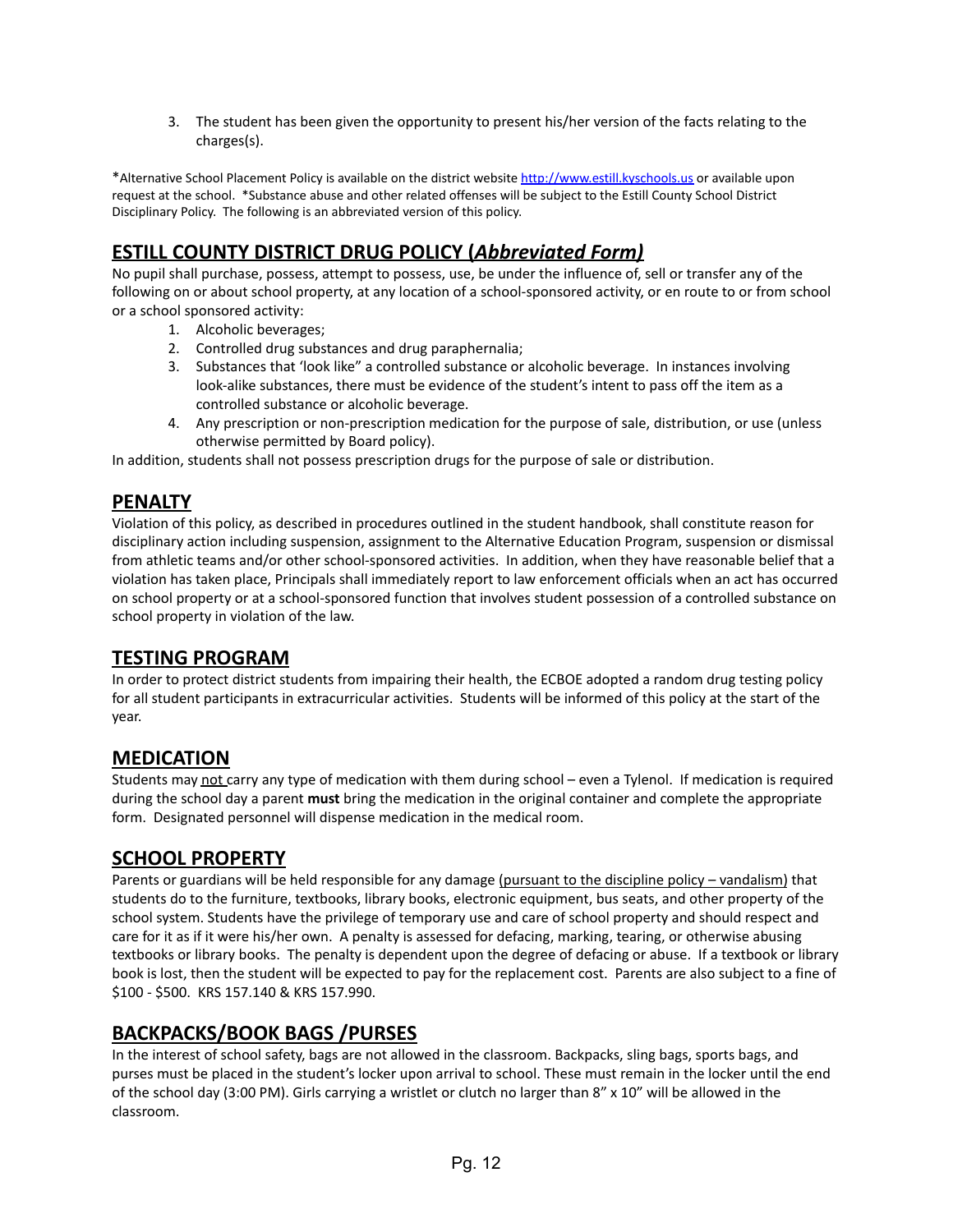# <span id="page-12-0"></span>**ARTICLES PROHIBITED**

Students should only bring articles to school that will be used in classes for educational purposes. Items that distract from the educational process or well being of other students should be left at home such as fireworks, toys, lighters, radios, cell phones, iPods, MP3 players, pocket knives, sunglasses, large drink containers, laser pointers, rubber bands, permanent markers, and portable gaming devices (list is not inclusive). Staff members may take articles such as these, and parents may be required to pick them up. Exceptions to the list of prohibited articles may be granted if requested by a teacher for a particular class assignment. **NOTE: Cellular phones must remain** turned off and remain in the student's locker during the school day. If items are taken parents / guardians may **be required to come to school to pick up those items.**

#### We are not responsible for lost or stolen items. Students that choose to bring these items assume all **responsibility. Encourage your child to leave these items at home.**

#### <span id="page-12-1"></span>**HALL PASSES**

Students are permitted in the halls during class periods only when accompanied by a staff member or when possessing a hall pass signed by a teacher. When a student leaves a class with a teacher's permission, it is his/her responsibility to ask the teacher to sign and date his/her hall pass page. Hall passes are located in the student data notebook. 3 passes per teacher per nine weeks will be issued per student.

#### <span id="page-12-2"></span>**CHANGE OF CLASS**

Ample time has been allotted in the middle school schedule to allow students time to go to the locker and to the restroom and still be in class before the tardy bell rings. If students are consistently late to class, they may have to make up lost time in detention after school. It is advised that students carry their books for more than one class in order to avoid going to their locker between each period (grade level teams will help plan this schedule).  $6^{th}$ , 7<sup>th</sup>, and 8<sup>th</sup> grade students are expected to remain in their grade level hallway unless traveling to an exploratory class.

#### <span id="page-12-3"></span>**MAKEUP WORK**

It is the student's responsibility to make up all required work that is missed because of an excused absence. Upon returning to school, he/she should meet with each teacher to obtain the necessary assignments. Work that is not made up within a reasonable length of time (ex. two days' absence – two days to make up the work) will be considered failing since no effort as been made to make up the work. If the student knows in advance of an absence that will be excused, he/she should attempt to get the assignments in advance. **Students with unexcused absences will not be provided the opportunity to make up work missed.**

#### <span id="page-12-4"></span>**DRESS/APPEARANCE**

**The emphasis of this dress policy is appropriate fitting clothing at all times, sitting, standing, or walking, and the reflection of a respectful and well groomed student. Student dress code and appearance should be neat, clean and not disrupt the learning and educational process. Due to the image of how a student chooses to dress as being a reflection of character, Estill County Middle School has amended the dress code to the following:**

- A. No accessories or clothing which promotes the use of or advertises drugs, alcohol or illegal substances are permitted. No terroristic, derogatory or vulgar messages or depicting violence or questionable printing (i.e., sexual innuendos) will be allowed on clothing in any manner.
- B. No tops that are sheer, see through or mesh are permitted. Halter, tank, midriff, backless, spaghetti strapped, or undershirts are not permitted.
- C. Pajamas or sleepwear, including house shoes, are not permitted.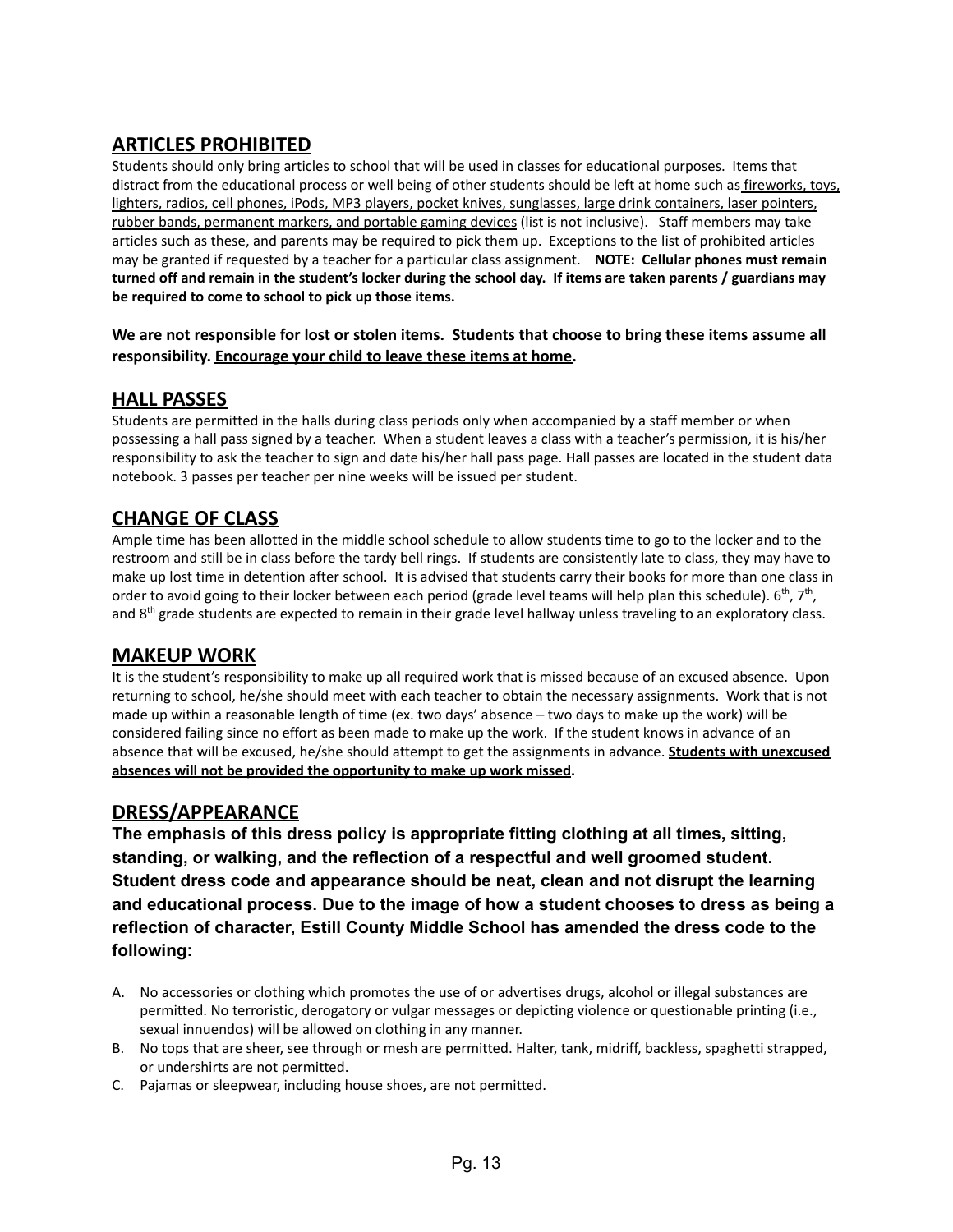- D. No clothing with rips, holes, or tears above the knee are permitted for any student unless skin is covered. No temporary covering such as duct tape, etc. will be accepted on any clothing.
- E. No outerwear including, but not limited to, full-zip jackets, windbreakers, hooded coats, are allowed in the classroom. All types of these garments are to be placed in student lockers prior to the start of the school day and remain there until the end of the day.
- F. No hats, headgear including bandanas can be worn or displayed in any fashion.
- G. Leather adornments/accessories containing metal protrusions (i.e. spikes, studs) are prohibited. Wearing of chains, such as animal collars, leashes, billfolds with chains, etc., are prohibited.
- H. Shorts or skirts are to be a minimum of mid-thigh in length for all students.
- I. No sagging garments of any kind are allowed. All pants, shorts, and skirts must be worn at the natural waistline at all times.
- J. Shoes must be worn at all times.

Students in violation of the dress code will be required to contact parents / guardians for appropriate clothing to be brought to school. If this is not done, the student will be isolated from all other students for the remainder of the school day and appropriate disciplinary measures will be taken. Chronic violation of the dress code leads to disciplinary action. NOTE: The dress code will be enforced at all school functions. **The dress policy may be amended at any point during the school year as need arises, with SBDM council approval.**

#### <span id="page-13-0"></span>**LUNCH AND BREAKFAST**

Lunch and breakfast, as well as extra snacks and drinks, are served in our school for a modest price. All students have the opportunity to participate in this service. If the family income is such that the cost of the meals is prohibitive, application can be made to receive the meals free or at a reduced price. You may see the principal for an application. The following rules apply to the food service program:

A. If a student brings his/her lunch, milk or juice may be purchased or another beverage may be brought from home (no glass bottles will be permitted).

- B. **No charges can be made in the cafeteria**.
- C. Money can be deposited in a child's account and used as a debit service.
- D. Students are required to clean up their eating area and return unused food, paper, and dishes to their respective locations.
- E. All food and drink brought in the morning for breakfast must be eaten in the cafeteria. Food and drink will not be permitted in the classroom due to health and safety codes.
- F. Energy drinks, which are clearly labeled not for consumption by children, are prohibited on campus at all times.
- G. Water bottles in the classroom are allowed for any student.
- H. No food from restaurants is permitted to be brought in during the school day for students. Students may bring a packed lunch from home in a lunch bag.

# <span id="page-13-1"></span>**ESTILL COUNTY MIDDLE SCHOOL ATTENDANCE POLICY**

Attendance is essential to successful school years. Excessive absenteeism usually results in loss of interest and poor grades. Students should seek punctual attendance for the school year. Students will be advised of the attendance policy at the beginning of the school year. All absences will follow the attendance policy. **STUDENTS MAY NOT MAKE UP WORK IF THEIR ABSENCE IS UNEXCUSED.** Below follows an abbreviated summary of the school board policy on absences:

#### <span id="page-13-2"></span>**ABSENCES AND EXCUSES**

#### **(abbreviated board policy)**

Students in Estill County Schools will be allowed up to six (6) absence events to be excused with a written parent note for the entire year. Parent notes are to be given three (3) per semester. A student is not allowed to carry over parent notes from first to second semester. If a student has used all parent notes (3) and becomes truant in the first semester, no parent notes will be given for the second semester. Estill County Schools will excuse up to ten (10) absence events with doctor/medical excuse/note. Any absence event due to medical reason in excess of ten (10) will require the presentation of the Estill County Schools' Medical Excuse Form before the absence will be excused.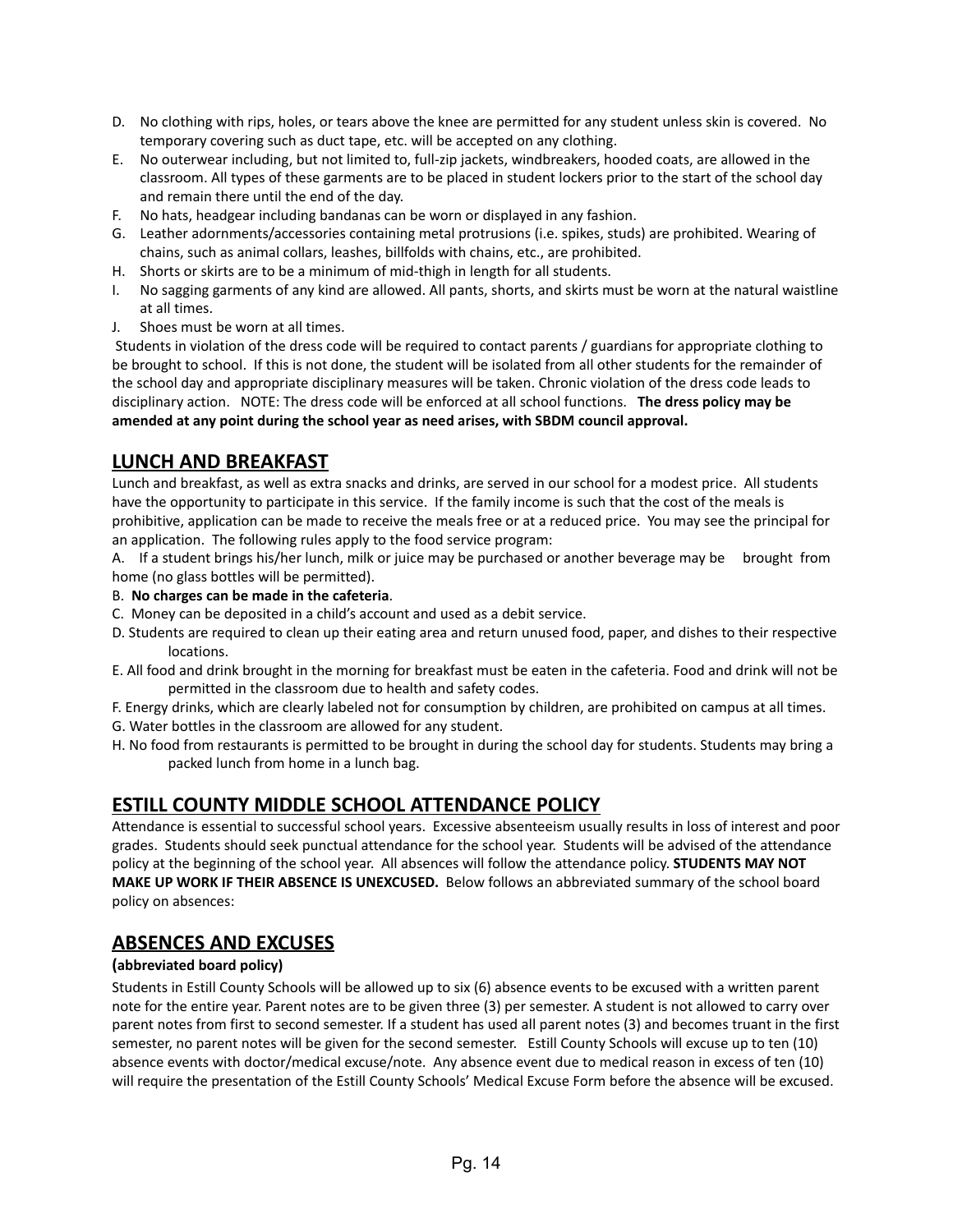The form will be available at each school, central office and some medical facilities upon parent request. **Doctor's notes will not be accepted 30 calendar days after the absence.**

#### <span id="page-14-0"></span>**TRUANCY DEFINED**

Any student who has attained the age of six (6), but has not reached his/her eighteenth (18<sup>th</sup>) birthday, who has been absent from school without valid excuse for three (3) days or more, or tardy without valid excuse on three (3) days or more, is a truant. A student who has been reported as a truant two (2) or more times is a habitual truant. **VALID ABSENCES FOR MIDDLE SCHOOL AND ELEMENTARY STUDENTS**

- <span id="page-14-1"></span>1. Death or severe illness in the pupil's immediate family. The number of days excused for a death will be determined by the circumstances involved and will be kept to the minimum necessary as determined by the principal or designee.
- 2. Illness of the pupil. Medical and dental appointments will be excused only for the time required to complete the appointment, unless specified by the doctor.
- 3. Religious holidays and practices.
- 4. Court appearance when the student's presence is required by subpoena or citation.
- 5. Driver's permit/license test, which will be excused for a portion of the day.
- 6. One (1) day for attendance at the Kentucky State Fair.
- 7. Documented military leave.
- 8. One (1) day prior to departure of parent/guardian from active military duty.
- 9. One (1) day upon the return of parent/guardian called to military duty.
- 10. Visitation for up to ten (10) days with the student's parent/guardian who, while on active military duty stationed outside of the country, is granted rest and recuperation leave.

\*Doctor's excuses do not count toward the six (6) days of excused absences. Excuses from the doctor shall specify the date of the student's absence. Doctor's notes that indicate that the student was not seen by a physician/physician's assistant will not be accepted. After the tenth (10<sup>th</sup>) physician's note, the parent/guardian must have a Medical Excuse Form completed by the physician.

\*\*Students are not permitted to apply for Educational Enhancement Opportunities (EHO) if they are truant (3 or more unexcused absences as documented in Infinite Campus).

#### <span id="page-14-2"></span>**TARDY POLICY**

The school day begins at 8:00 AM. Students will be counted tardy at 8:01 AM. Three unexcused tardies will result in after school detention. Each tardy following will result in after school detention being assigned. Habitual tardiness to school may result in AER being assigned. Tardies are cumulative for the school year.

#### <span id="page-14-3"></span>**PHONE CALLS**

Messages and deliveries from home should be left in the office. Students will be called out of class only in an emergency. In general, the office phones are to be used for conducting school business, but in the case the student needs to reach a parent for an unforeseen reason, phones are available in the office for use on an as needed basis. **Messages received after 2:00 P.M. may not be deliverable.**

#### <span id="page-14-4"></span>**SELLING**

Selling of any items in the Estill County Middle School is strictly prohibited unless it is a school project or has otherwise been cleared by the principal (i.e. charity benefit, etc.). Such action could result in disciplinary action.

#### <span id="page-14-5"></span>**FIELD TRIP GUIDELINES**

The following criteria may be used to determine eligibility to attend field trips:

A. Bus/office referrals. Time period will be specified for each field trip. (Ex. 1 or less bus/office referrals For 14 days)

- B. Suspensions for specified time period.
- C. Unexcused absences. Time period specified (ex. Might be 1 unexcused).
- D. Grades (ex 1.  $-$  failing one subject, ex.  $2 -$  no failing grade in math)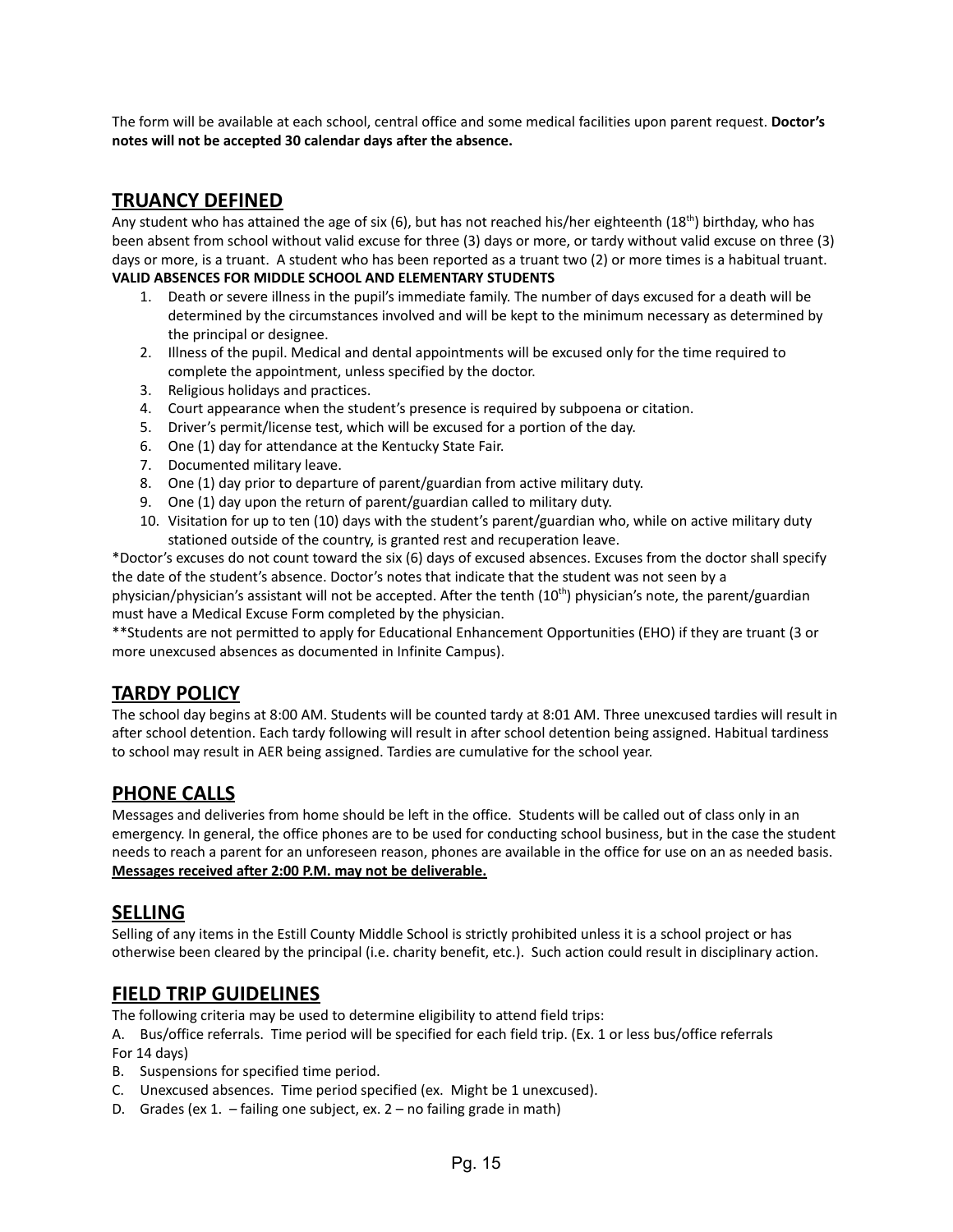Other criteria (example - #of missing assignments) must be approved by SBDM. Denial of field trip privilege may be appealed in writing by the parent and student prior to the field trip. Appeal forms are available in the office and must be returned to the team teachers. A principal will be present for the appeal. **Specific guidelines for field trips need to be submitted to the principal.**

#### <span id="page-15-0"></span>**VISITORS**

The visitor policy is as follows:

- \*Office personnel will maintain a sign-in log.
- \*All visitors must sign in and identify their intent.
- \*All visitors will be required to wear a visitor's pass provided by office staff.
- \*All visitors will be required to sign out in the office.
- \*Students are not allowed to bring visitors to school.

The visitor policy will be posted on all entrance doors. Staff personnel will monitor visitor arrivals each day. Parents are encouraged and are always welcome to visit our school.

# <span id="page-15-1"></span>**ACCIDENT INSURANCE**

Accident insurance is provided to all students during the time they are at school. This is provided by the board of education.

# <span id="page-15-2"></span>**IMMUNIZATION CERTIFICATES**

Kentucky State Law KRS214.036 requires that before enrolling in middle school all students have a current immunization certificate and a sixth-grade physical on file with the school. Any student who does not have the necessary documents to comply with this requirement will be notified immediately and given adequate time to comply. If these requirements are not fulfilled forthwith, appropriate actions will be taken to insure compliance.

# <span id="page-15-3"></span>**GRIEVANCE PROCEDURE**

The staff and administration of the Estill County Middle School realizes that situations will arise that will necessitate school contact. The school principal should be contacted to set up a conference of all involved parties if it is deemed necessary. If the matter is not resolved to the satisfaction of all involved, the principal will set up another meeting between said parties and the district Superintendent or other appropriate central office personnel. Appeal to a district committee established by the superintendent will be the final option after the aforementioned steps. This procedure has been established for students and parents.

\*The Estill County Board of Education does not discriminate on the basis of sex in the education programs or activities that it operates, and is required by Title IX of the Education Amendments of 1972 (p. 192 – 318) not to discriminate on the basis of handicap in treatment, admission to, access to, or employment in its programs or activities as required by the RehabilitationAct of 1973 (P.L. 93-11) as amended, Section 504; nor does the Board of Education, discriminate on the basis of race, color, national origin, religion, creed, or marital status in the educational programs or activities it operates.

\*Special Note: Estill County Middle School Administration may enforce or remove anything in this handbook based on Site Based Council discretion.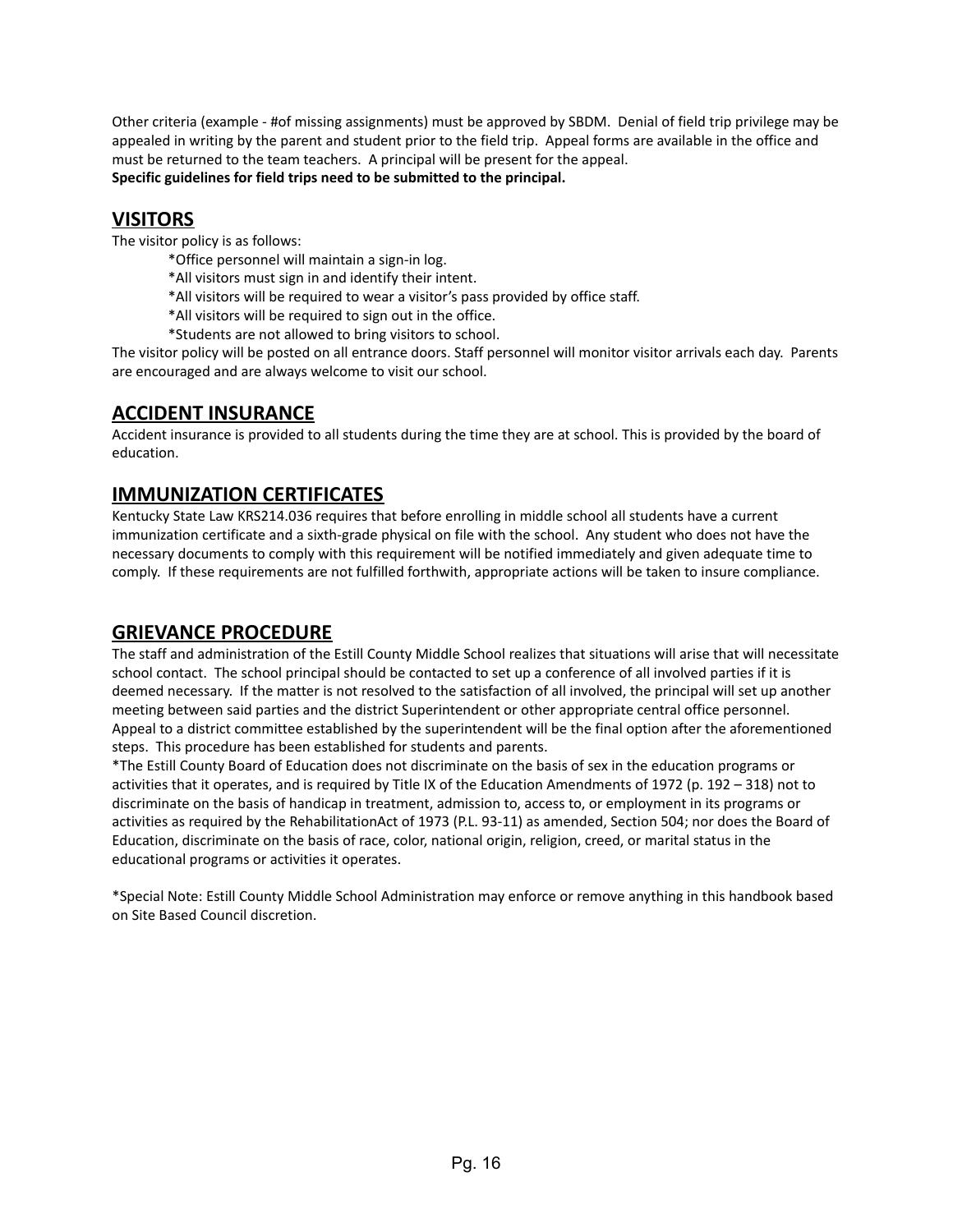# **ECMS GUIDELINES FOR SUCCESS**

- ❖ *Be On Time and Prepared*
- ❖ *Search for Good Choices*
	- ❖ *Follow Directions*
		- ❖ *Be Respectful*

# <span id="page-16-1"></span><span id="page-16-0"></span>**PARENT INVOLVEMENT POLICY**

- It is the policy of the Estill County Middle School to follow the tenets listed below for an effective parent involvement policy.
- 1). The school will provide multi-opportunities for parents to visit the school and be provided information about their child and school programs. These opportunities include but are not limited to the following:
	- ❖ Open House
	- ❖ Infinite Campus Parent Portal
	- ❖ Parent Report Card Pick up Night
	- ❖ Career Fair
	- ❖ Reality Store Day
	- ❖ Parent/Teacher Conferences
	- ❖ Parent Newsletter eNews
	- ❖ Parent Lending Library
	- ❖ District and School Websites
	- ❖ Weekly Student Progress Reports
- 2). The school will have an open-door policy for parent visitation and meetings. Transportation and childcare obstacles will be eliminated.
- 3). The school will have a standing parent-involvement committee supported by the site-based council.
- 4). The school will invite parents to participate in all school committees and in school planning processes.
- 5). The school will conduct school effectiveness parent surveys. These results will be reviewed and considered for future school programs.
- 6). The school will continue teacher training in conducting effective parent-teacher conferences.
- 7). The school will provide services and activities for families through the Youth Service Center.
- 8). The school will send communications home on Thursdays.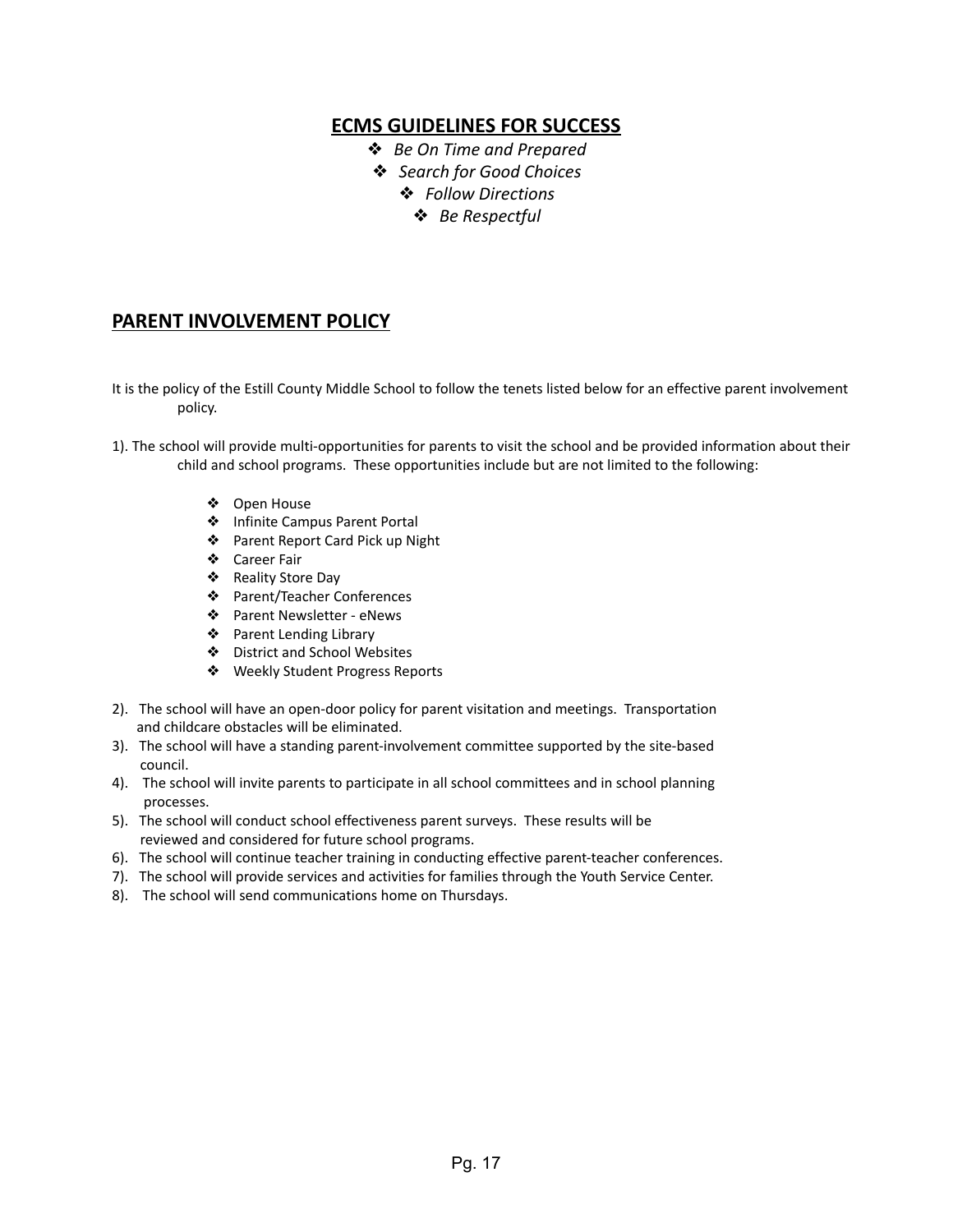# <span id="page-17-0"></span>**PARENT-SCHOOL LEARNING COMPACT**

Effective schools are a result of families and school staff working together to ensure that children are successful in school. A learning compact is an agreement among groups that firmly unites them. This is an invitation to be involved in a partnership with your child's school.

#### **PARENT/GUARDIAN**

I want my child to achieve; therefore, I will encourage my child by doing the following:

- See that my child attends school regularly and is on time.
- Support school staff in maintaining proper discipline.
- Set aside a specific time for homework and review it regularly.
- Provide a quiet, well-lighted place for study.
- Encourage my child's efforts and be available for questions.
- Stay interested in and aware of what my child is learning.
- Read with my child and let my child see me read regularly.
- Communicate with my child's teacher on a regular basis (e-mail, voice mail, planner)
- Check my child's data notebook each week on Thursday.
- Attend Parent/Teacher conferences.
- ♦ Volunteer to serve on committees and at school.

#### **STUDENT**

It is important that I work to the best of my ability; therefore, I will strive to do the following:

- ♦ Attend school regularly.
- Be prepared for school each day with completed assignments and supplies.
- Work cooperatively with my classmates
- Use my data notebook daily and review it with my parents on Thursday.
- ♦ Follow our *Guidelines for Success: Be On Time and Prepared, Search for Good Choices, Follow Directions, and Be Respectful.*
- ♦ Follow all rules of student conduct.

#### **TEACHER**

It is important that students achieve; therefore, I will strive to do the following:

- ♦ Provide necessary assistance to parents so that they can help with homework assignments.
- Encourage students and parents by communicating regularly about student progress.
- ♦ Contact parents regularly to convey something positive about students.
- Provide high quality instruction in a supportive and non-threatening environment.
- Provide varied learning opportunities for students to enable them to meet academic expectations.
- Hold expectations high for all students, believing that all students can learn.
- Make myself and my classroom accessible to parents, encouraging them to visit the school, observe different classes, and speak with various staff members.
- ♦ Write a learning target/assignment on the board each day.

#### **PRINCIPAL**

I support this compact for parent involvement; therefore, I will strive to do the following:

- Provide an environment that allows for positive communication between the teacher, parent, and student.
- ♦ Encourage teachers to regularly assign homework that will reinforce classroom instruction.
- ♦ Promote current "Best Practices" for teachers.
- ♦ Provide a safe learning environment for all.